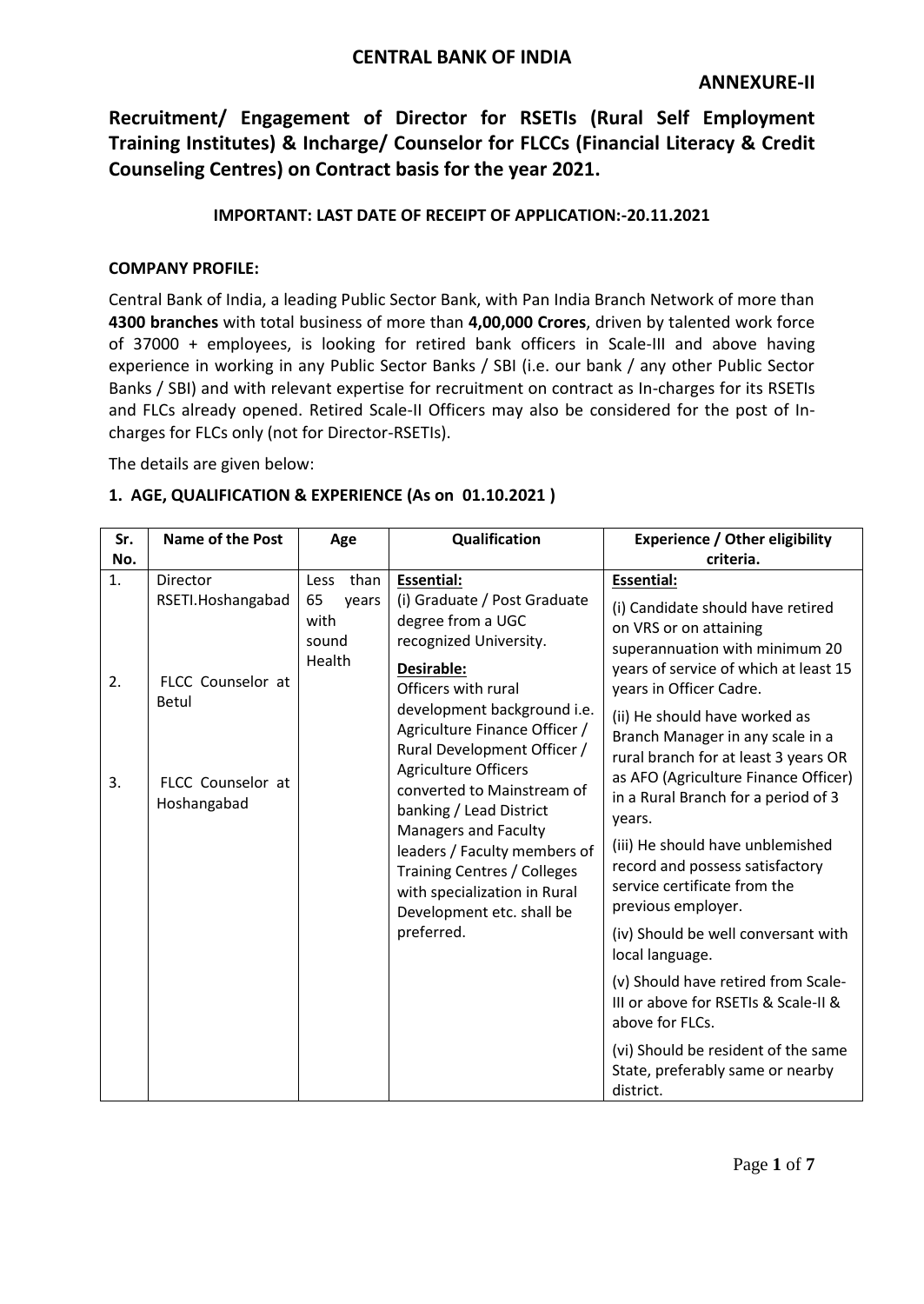## **2. CONTRACT PERIOD, AMOUNT AND OTHER TRAVELLING EXPENSES:**

The candidate shall be appointed on Contract basis for a period of one year. Renewal may be possible at Bank's sole discretion in terms of extant policies and rules.

Following conditions to be incorporated while issuing the Renewal of Contract letter to the member concerned.

- (a) To submit Performance Appraisal to Regional Manager concerned one month in advance of expiry of contract
- (b) Subject to Performance under other various parameters as per Bank's Performance Appraisal, the renewal of contract which will be sole prerogative of Bank shall be considered keeping in view the grading of minimum "B" of RSETI Centre, as per parameter prescribed by Govt. of India.

## **3. CONTRACT AMOUNT AND OTHER TRAVELLING EXPENSES**:

(**For RSETI**) The contract amount shall be paid an amount equivalent to last pay & allowances drawn less the initial amount of Pension fixed before commutation plus relief etc. payable thereon or Rs. 25,000/- p.m. whichever is lower Further a lump sum amount of Rs. 5000/- p.m. shall be paid towards Mobile, Conveyance etc. However, the condition of "Last Pay & Allowance drawn by the Officer less the initial amount of pension fixed before commutation plus relief etc." will be applicable only to the pension co-opted retired bank official of a Nationalized Bank and in case of non-pensioner, the candidate will be eligible only for Rs. 25,000/- p.m. together with lump sum amount of Rs. 5000/- towards Mobile, Conveyance etc. Please note that no other benefits or charges shall accrue or be payable.

Reimbursement of TA/DA for traveling as per requirement of the post shall be made as per revised rate Rs. 300/- per day and travelling allowance to be paid on actual expenses.

No other allowances / reimbursement of expenses will be admissible.

**(For FLCC)** The contract amount shall be paid an amount equivalent to last pay & allowances drawn less the initial amount of Pension fixed before commutation plus relief etc. payable thereon or Rs. 15,000/- p.m. whichever is lower Further a lump sum amount of Rs. 500/- p.m. shall be paid towards Mobile, Conveyance etc. However, the condition of "Last Pay & Allowance drawn by the Officer less the initial amount of pension fixed before commutation plus relief etc." will be applicable only to the pension co-opted retired bank official of a Nationalized Bank and in case of non-pensioner, the candidate will be eligible only for Rs. 15,000/- p.m. together with lump sum amount of Rs. 500/- towards Mobile, Conveyance etc. Please note that no other benefits or charges shall accrue or be payable.

Reimbursement of TA/DA for traveling as per requirement of the post shall be made as per revised rate Rs. 300/- per day and travelling expenses to be paid on actual basis.

#### **No Diem allowances / reimbursement shall be payable where vehicle is provided.**

## **4. LEAVE:**

The candidates shall be entitled for 15 days leave per year with maximum of 02 days per month.

#### **5. JOB PROFILE:**

These officers shall be working as "Director-RSETI/Counselor-FLCs" and have to oversee the overall functioning of RSETI/FLC .

**6. SELECTION PROCEDURE:-**The eligible candidates will be called for personal interview and the decision of the Bank in this regard shall be final.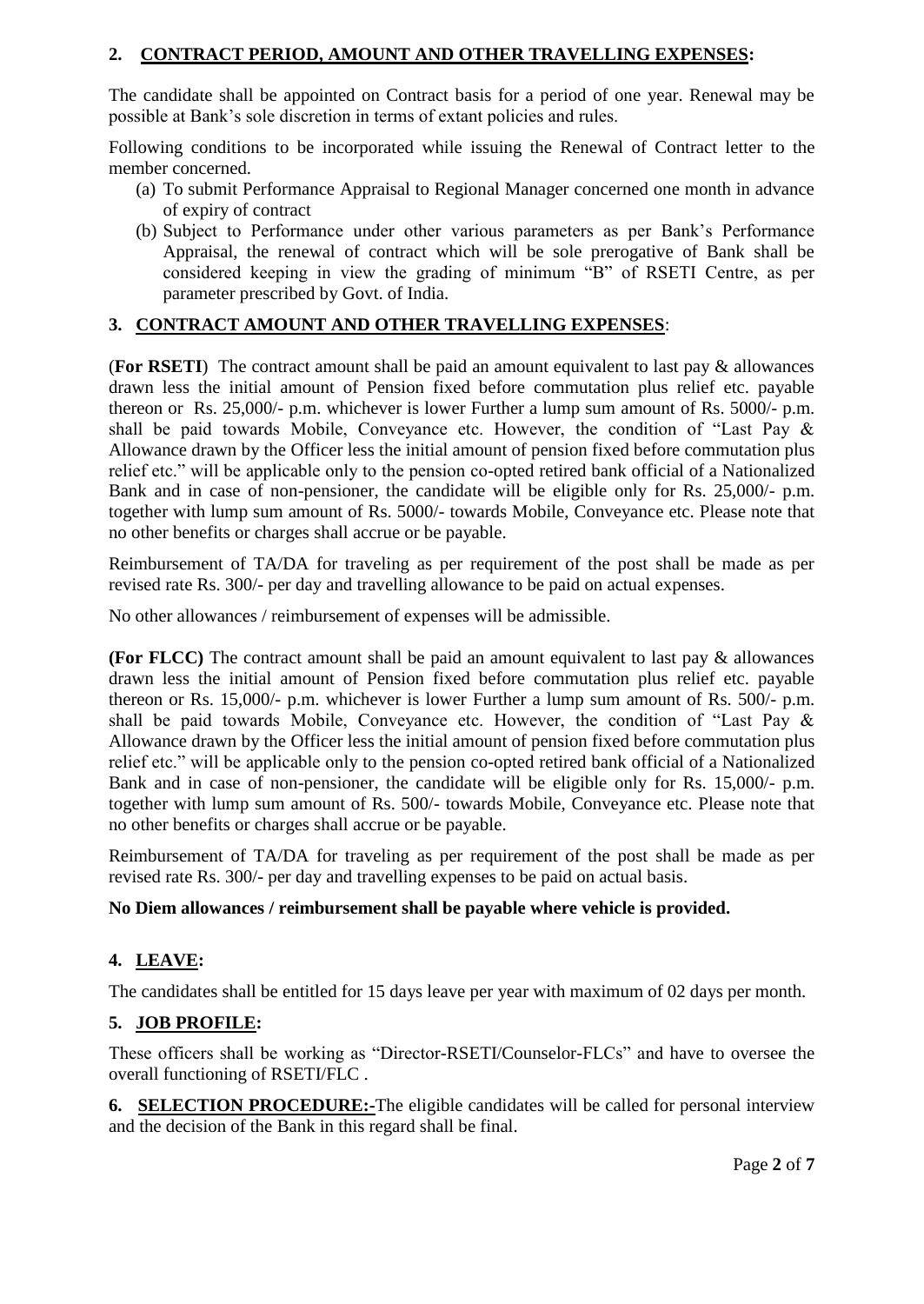#### **7. SUBMISSION OF APPLICATION:**

Eligible candidates have to submit their applications in the given format **(Annexure-A).** Last date for receipt of application is **20/11/2021** No applications shall be entertained beyond the stipulated date. Incomplete applications will be rejected.

Address the application, Super scribing **"Application for the post of Recruitment as Director of RSETI/Counselor of FLCC on contract" to** 

**Central Bank of India, Regional office, Hariyali Chowk, ITI Road, Hoshangabad Pin-461001.**

#### **Further, it is informed that, applications can be submitted by hand also at above address.**

#### **8. APPLICATION FEE:**

There is no application fee prescribed.

#### **9. GENERAL INSTRUCTIONS:**

- (a) While applying for the post, the applicant should ensure that he/ she fulfills the eligibility and other norms mentioned above and that the particulars furnished are correct in all respects. In case it is detected at any stage of recruitment that a candidate does not fulfill the eligibility norms and/ or that he/ she has furnished any incorrect/ false information or has suppressed any material fact (s), his/ her candidature will automatically stand cancelled. If any of the above shortcoming(s) is/ are detected even after appointment, his/ her contractual appointment is liable to be terminated without any notice.
- (b) In case of suitable and deserving cases, any of the requirements and conditions of eligibility mentioned above, may be relaxed at the discretion of the Management. The Management reserves the right to fill or not to fill the above advertised position without assigning any reason thereof.
- (c) Mere admission of application against the advertisement and apparently fulfilling the criteria as prescribed in the advertisement would not bestow on him/ her right to be called for interview.

\*\*\*\*\*\*\*\*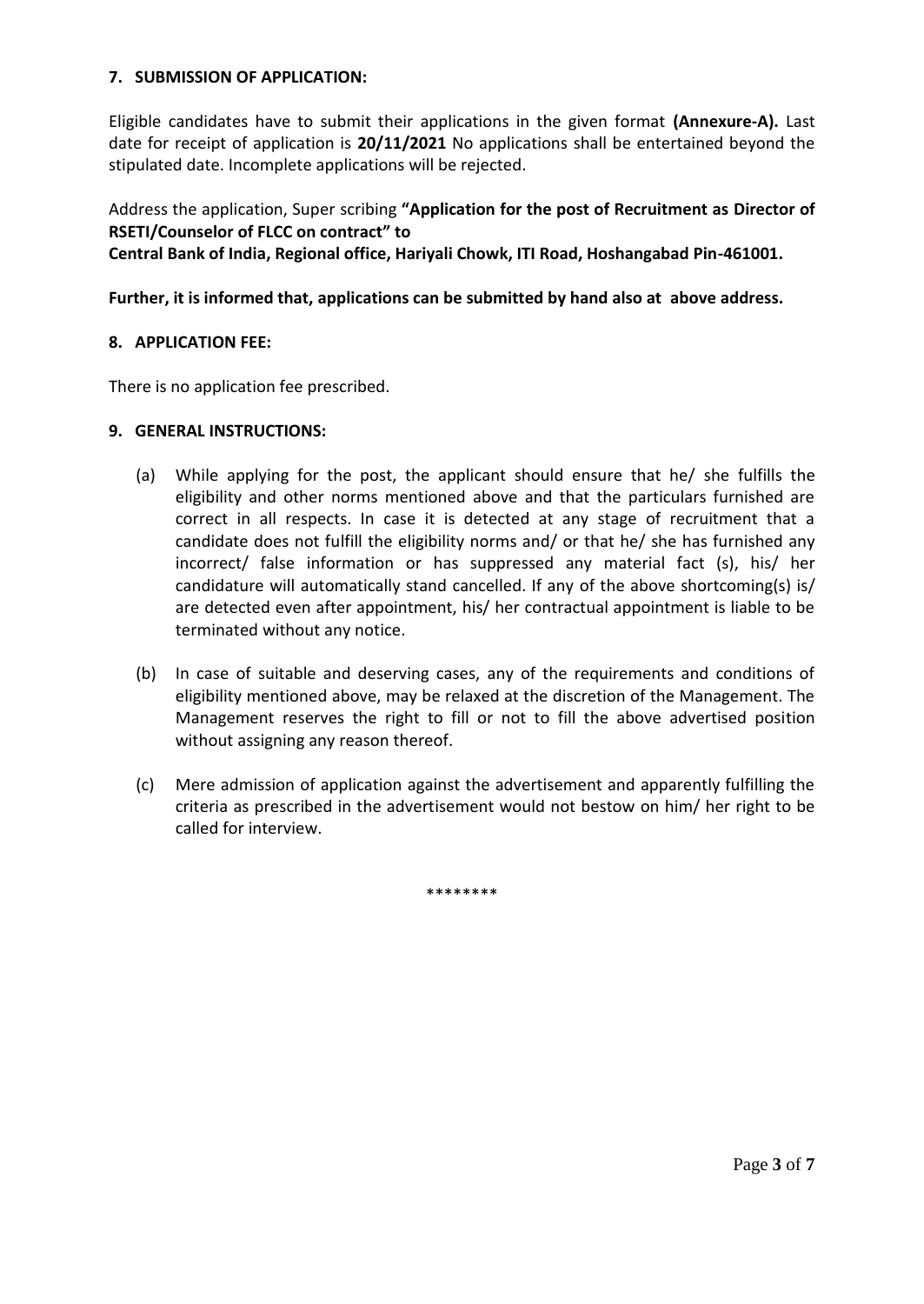#### **APPLICATION FOR THE POST OF DIRECTOR/COUNSELOR FOR RSETIs/FLCCs ON CONTRACTUAL BASIS**

To

Regional Manager, Central Bank of India, Hariyali Chowk, ITI Road, Hoshangabad.

Paste Passport size photograph

Please sign across the photograph

With reference to your advertisement on Bank's Website dated \_\_\_\_\_\_\_\_\_\_\_\_\_\_\_\_\_\_\_ I, submit my application in prescribed format for the post of (please tick)

- 1. Director R-seti Hoshangabad
- 2. Counselor FLCC Hoshangabad
- 3. Counselor FLCC Betul

| 1. | Name (in full)                                        | $\ddot{\cdot}$ |  |
|----|-------------------------------------------------------|----------------|--|
| 2. | <b>Address for correspondence</b>                     | $\vdots$       |  |
| 3. | Category                                              | $\ddot{\cdot}$ |  |
| 4. | If person with Disability:                            |                |  |
|    | Type of disability                                    | $\ddot{\cdot}$ |  |
|    | Percentage of disability                              | $\ddot{\cdot}$ |  |
| 5. | Date of Birth (as per School leaving<br>Certificate)  | $\ddot{\cdot}$ |  |
|    | Age in completed years as on ______                   | $\ddot{\cdot}$ |  |
| 6. | <b>Details of Non-refundable Application</b><br>Fees: |                |  |
|    | Name of DD Issuing Bank                               | $\vdots$       |  |
|    | Place of Issue                                        | $\ddot{\cdot}$ |  |
|    | Date of Issue                                         | $\ddot{\cdot}$ |  |
|    | Amount                                                | $\ddot{\cdot}$ |  |
| 7. | <b>Contact Details:</b>                               |                |  |
|    | Mobile No.                                            | $\ddot{\cdot}$ |  |
|    | Landline No.                                          | $\ddot{\cdot}$ |  |
|    | e-mail ID                                             | $\vdots$       |  |
| 8. | Gender                                                | $\ddot{\cdot}$ |  |
| 9. | <b>Nationality</b>                                    | $\ddot{\cdot}$ |  |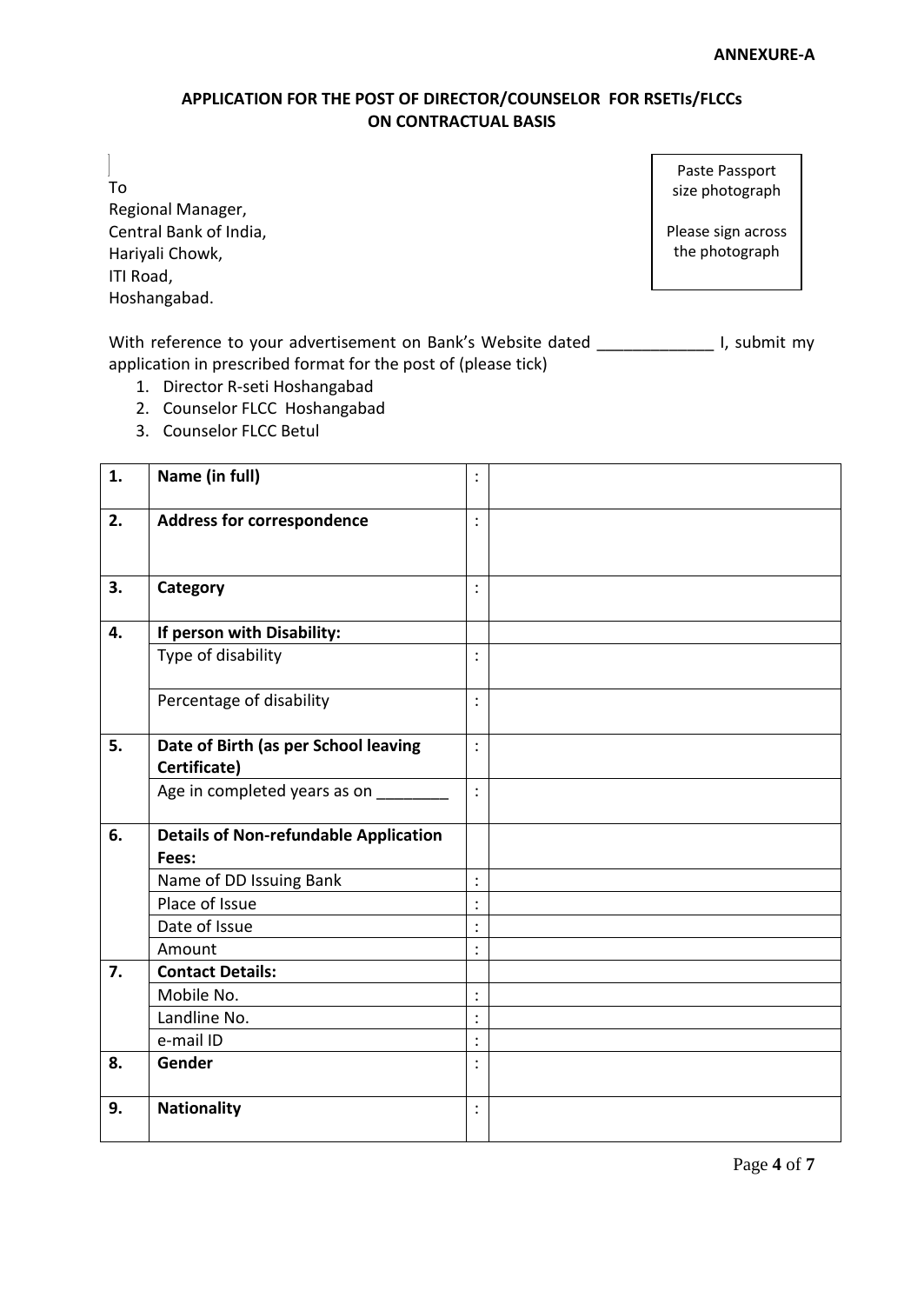| A<br>LU. | <b>Religion</b> |  |  |
|----------|-----------------|--|--|
|----------|-----------------|--|--|

| 11. | <b>Marital status</b>    | ٠      |  |
|-----|--------------------------|--------|--|
| 12. | Father's/ Husband's name | ٠<br>٠ |  |
| 13. | <b>Permanent Address</b> | ٠<br>٠ |  |
|     |                          |        |  |

## **14. EDUCATIONAL QUALIFICATION:**

| Qualification     | <b>Details</b><br>(B.A/B.<br>Sc. / M.A /<br>M. Sc.<br>Etc.) | Board /<br><b>University</b> | <b>Full Time</b><br>/ Part-<br><b>Time</b> | Year of<br><b>Passing</b> | Subject /<br>Specialization | <b>Marks (Rank</b><br>if any) |
|-------------------|-------------------------------------------------------------|------------------------------|--------------------------------------------|---------------------------|-----------------------------|-------------------------------|
| <b>Graduation</b> |                                                             |                              |                                            |                           |                             |                               |
| Post              |                                                             |                              |                                            |                           |                             |                               |
| <b>Graduation</b> |                                                             |                              |                                            |                           |                             |                               |
| Professional      |                                                             |                              |                                            |                           |                             |                               |
| Qualification     |                                                             |                              |                                            |                           |                             |                               |
| Others /          |                                                             |                              |                                            |                           |                             |                               |
| Computer          |                                                             |                              |                                            |                           |                             |                               |
| Knowledge         |                                                             |                              |                                            |                           |                             |                               |

# **15. RELATIVE EXPERIENCE – Total (in years) \_\_\_\_\_\_\_\_\_\_\_\_\_\_\_\_.**

| Sr. No. | Name of<br><b>Bank</b> | <b>Designation</b> | <b>Duration</b> | <b>Responsibilities</b> | <b>Pay Scale</b> | Extra<br>Ordinary<br><b>Achievements</b> |
|---------|------------------------|--------------------|-----------------|-------------------------|------------------|------------------------------------------|
|         |                        |                    |                 |                         |                  |                                          |
|         |                        |                    |                 |                         |                  |                                          |
|         |                        |                    |                 |                         |                  |                                          |
|         |                        |                    |                 |                         |                  |                                          |
|         |                        |                    |                 |                         |                  |                                          |
|         |                        |                    |                 |                         |                  |                                          |
|         |                        |                    |                 |                         |                  |                                          |
|         |                        |                    |                 |                         |                  |                                          |
|         |                        |                    |                 |                         |                  |                                          |
|         |                        |                    |                 |                         |                  |                                          |

| 16. | <b>Retired on VRS/ Superannuation</b> |  |
|-----|---------------------------------------|--|
|     | <b>Date of Retirement</b>             |  |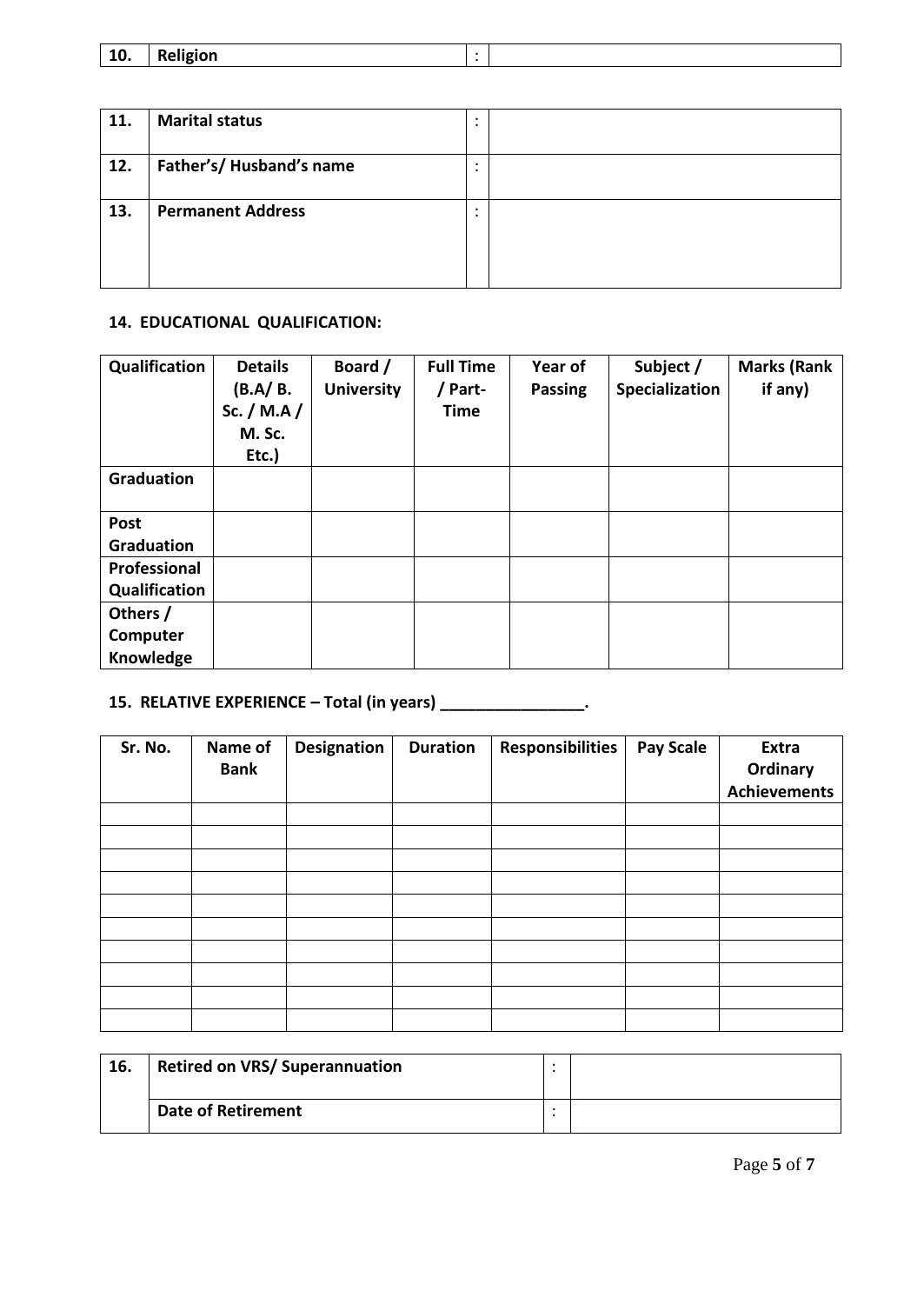| <b>Total years of Service</b> | Years. |
|-------------------------------|--------|
|                               |        |

|     | Out Of Which As An Officer                   |                | Years. |
|-----|----------------------------------------------|----------------|--------|
|     | No. Of Years Worked As Rural Branch Managers | ٠<br>$\bullet$ | Years. |
| 17. | Date Of Issue Of Service                     | $\bullet$      |        |
|     | <b>Certificate Of Previous Employer</b>      |                |        |

| 18. | <b>Details of Present Employment</b> |                       |                |  |
|-----|--------------------------------------|-----------------------|----------------|--|
|     | (a)                                  | Organization          | ٠<br>٠         |  |
|     | (b)                                  | <b>Full Address</b>   | $\bullet$<br>٠ |  |
|     |                                      |                       |                |  |
|     |                                      |                       |                |  |
|     |                                      |                       |                |  |
|     |                                      |                       |                |  |
|     |                                      |                       |                |  |
|     | (c)                                  | Position              | ٠<br>٠         |  |
|     | (d)                                  | Reporting to          | ٠<br>$\bullet$ |  |
|     | (e)                                  | Salary / Compensation | ٠<br>٠         |  |
|     |                                      | Presently drawn       |                |  |

| 19. | Brief details of experience in the Bank in respect of working in Rural Area / as Rural<br>Development In-Charge / As Faculty / As LDM. |
|-----|----------------------------------------------------------------------------------------------------------------------------------------|
|     |                                                                                                                                        |
|     |                                                                                                                                        |
|     |                                                                                                                                        |
|     |                                                                                                                                        |
|     |                                                                                                                                        |
|     |                                                                                                                                        |

| 20. | Significant Achievement (if any) in respect of above assignments: |
|-----|-------------------------------------------------------------------|
|     |                                                                   |
|     |                                                                   |
|     |                                                                   |
|     |                                                                   |
|     |                                                                   |
|     |                                                                   |